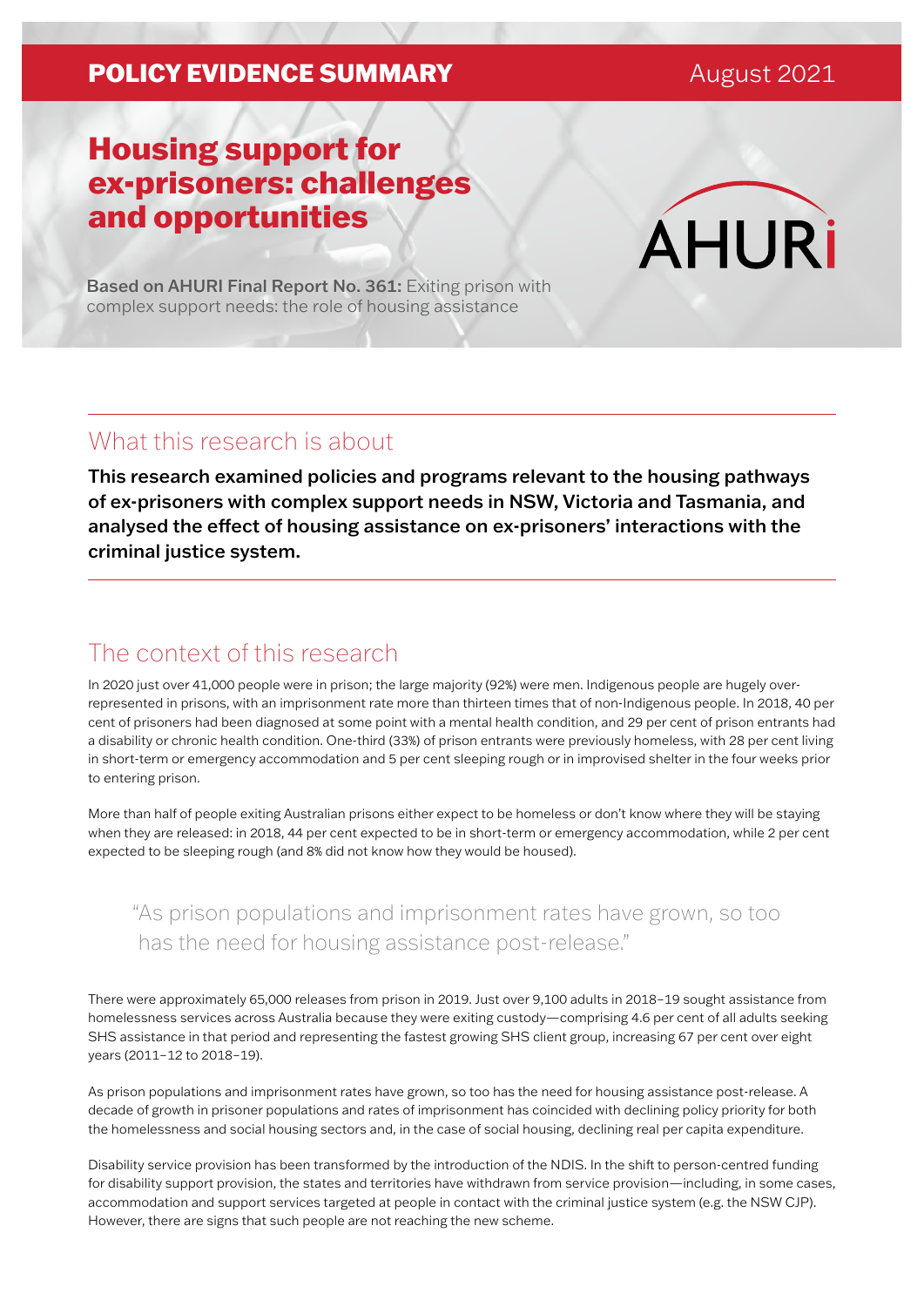### The key findings

#### **Planning for release**

Across the three jurisdictions, the common official position is that planning for release begins on entry to prison, with more specific case planning and referrals to transitional programs commencing 6–12 months before the date when the prisoner may be released on parole. It is important to note, however, that prisoners released without parole (i.e. at expiry of sentence) receive no assistance; and those being released directly from remand also receive no support. In regard to prisoners approaching parole, interviewees highlighted that the important action is left to happen in the couple of weeks, or even days, prior to release.

From interviews with agency representatives and ex-prisoners, two general points stand out. The first is the dearth of accommodation options available to prisoners post-release; the second point is that the large majority of people leaving prison have complex support needs with significant histories of abuse, neglect, trauma and institutionalisation. These factors lead to significant and ongoing challenges with respect to clients' desisting from offending and reintegrating with the community.

#### **Pathways after prison**

With very few people released directly to a new tenancy, ex-prisoners face a fraught pathway through various forms of temporary accommodation—motels, caravan parks, SHS facilities and boarding houses—with a few also accessing, via referrals from corrections, transitional accommodation specifically for ex-prisoners. Workers indicated that temporary accommodation could be a useful tool to change a client's course and link them with other services but having to rely on it was highly stressful for clients. There is considerable variation in the accommodation offered by SHS, with interviewees identifying large congregate services and shared spaces as posing risks to residents. There is a high level of dissatisfaction with private boarding houses but, out of necessity, use is still made of them.

Most interviewees saw social housing, rather than private rental, as the better option for long-term housing for exprisoners. Of necessity, they still worked at accessing private rental, but the challenges are formidable: for example, the scarcity of affordable properties, ex-prisoners' gaps in rental histories, and discrimination. For ex-prisoners with high support needs, some interviewees referred to the NDIS and the possibilities of SDA, but others worried about the risk of perpetuating congregate, institutional forms of accommodation. The social housing pathway was acknowledged to have challenges of its own, with a tendency for support services to drop away after a tenancy commences. However, interviewees viewed social housing as optimal in terms of providing affordability, security (safety and permanence), and space for personal fulfilment and engagement with support.

"With very few people released directly to a new tenancy, ex-prisoners face a fraught pathway through various forms of temporary accommodation—motels, caravan parks, SHS facilities and boarding houses—with a few also accessing, via referrals from corrections, transitional accommodation specifically for ex-prisoners."

### **Benefits of public housing**

The research measured the effects of housing assistance on post-release pathways by conducting a comparative interrupted time series (CITS) analysis of linked data about two groups of NSW ex-prisoners: those who received a public housing tenancy at some stage after release (n 623) and those who received private rental assistance only (n 612).

Ex-prisoners who received public housing had better outcomes across a range of criminal justice measures. For example, whereas the group who received private rental assistance only recorded a rising average number of police incidents over the data observation period, the public housing group recorded a decline after they commenced in public housing.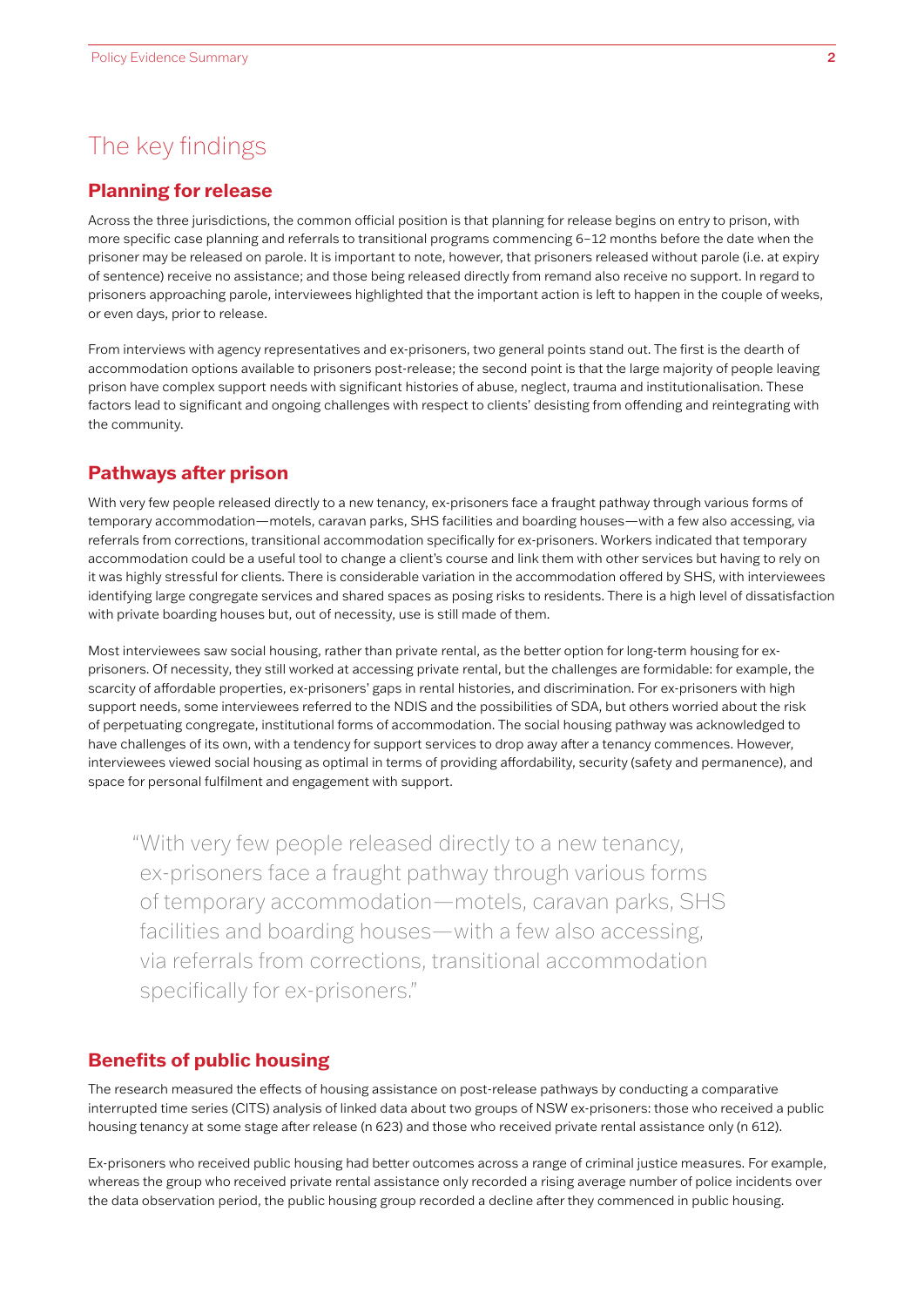

.<br>Figure 1: Average predicted number of police incidents per annum, for people with rental assistance only following exit from prison following exit from prison following exit from prison **only following exit from prison** -igure 1: Average predicted number of police incidents per annum, for people with rental assistance only following<br>rom prison

Source: The authors, drawing on MHDCD data (2020). Source: The authors, drawing on MHDCD data (2020). Source: The authors, drawing on MHDCD data (2020). Source: The authors, drawing on MHDCD data (2020). Source: The authors, drawing on MHDCD data (2020).

Figure 2: Average predicted number of police incidents per annum, before and after receiving public housing following following exit from prison **housing following exit from prison** exit from prison following exit from prison **housing following exit from prison**



Source: The authors, drawing on MHDCD data (2020). Source: The authors, drawing on MHDCD data (2020). Source: The authors, drawing on MHDCD data (2020). Source: The authors, drawing on MHDCD data (2020).

When people who leave prison are allocated public housing they report a 8.9 per cent per year reduction in police incidents; court appearances down 7.6 per cent per year; proven offences down 7.6 per cent per year; time in custody down 11.2 per cent per year; time on supervised orders after an initial increase, down 7.8 per cent per year; and justice abom 11.1 per cent per year, and on supervised crucis are an initial<br>costs per person down \$4,996 initially, then a further \$2,040 per year.

When housing costs are taken into consideration, public housing generates a net benefit of \$5,200 to \$35,000 per<br>... • Time on supervised orders: after an initial increase, down 7.8 per cent per year. • Time on supervised orders: after an initial increase, down 7.8 per cent per year. homelessness services. person over five years, relative to the cost of providing assistance to an ex-prisoner in private rental or through

The cohort's median time from first prison exit to public housing is five years (mean 5.9). Were public housing received sooner following exit from prison, the benefits to the individual and society would be expected to occur sooner and therefore be even greater.